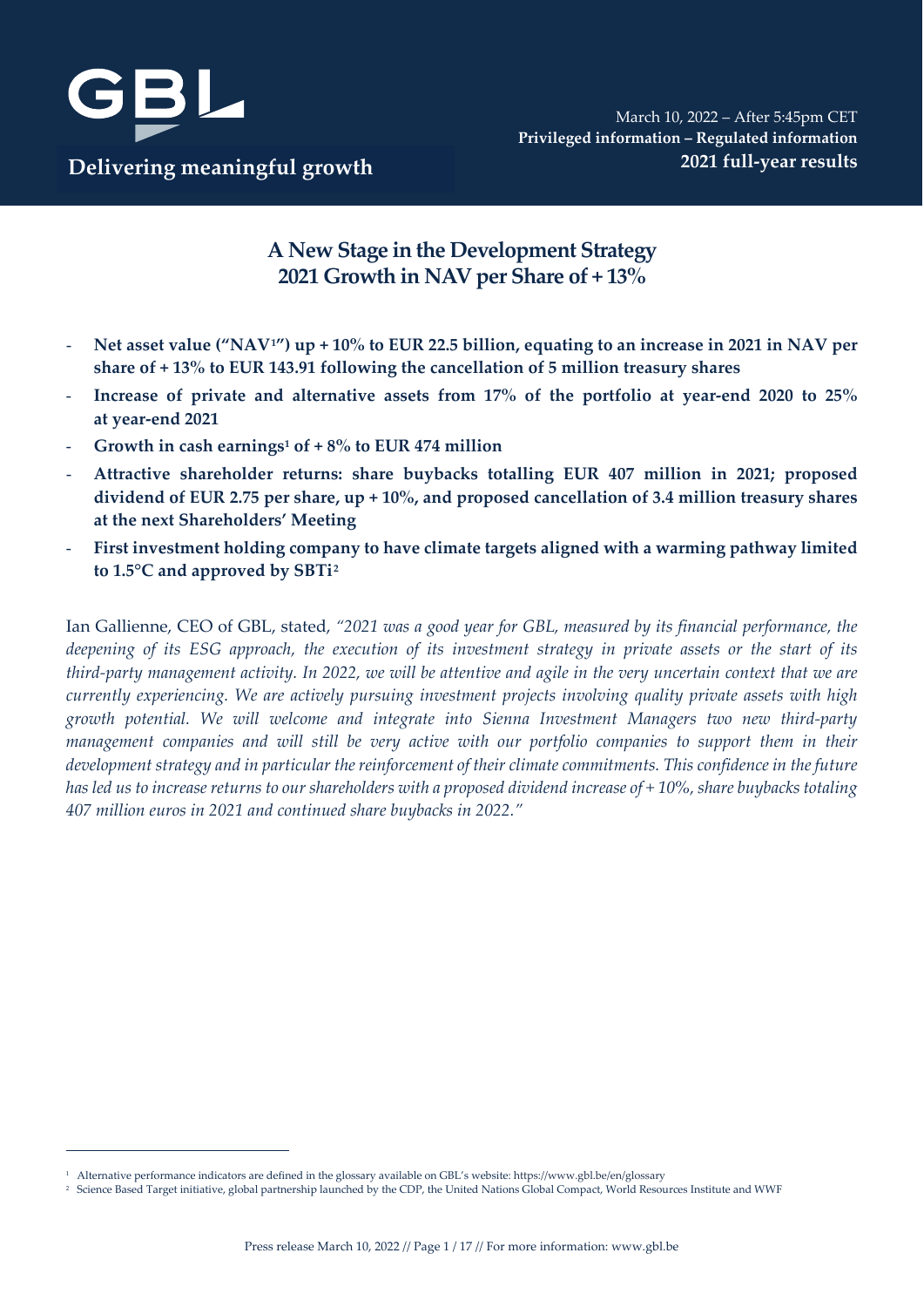

# **Key financial data [1](#page-1-0)**

| <b>EUR</b> million                             | <b>End of December</b> |          |                  |
|------------------------------------------------|------------------------|----------|------------------|
| (Group's share)                                | 2021                   | 2020     | <b>Variation</b> |
| <b>Consolidated net result</b>                 | 279                    | 391      | (112)            |
| Consolidated net result per share <sup>2</sup> | 1.83                   | 2.53     | (0.70)           |
| Cash earnings                                  | 474                    | 440      | $+7.9\%$         |
| Cash earnings per share <sup>2</sup>           | 3.03                   | 2.72     | $+11.3\%$        |
| Dividend per share                             | 2.75 <sup>3</sup>      | 2.50     | $+10.0\%$        |
| Net asset value                                | 22,501                 | 20,498   | $+9.8%$          |
| Net asset value per share <sup>2</sup>         | 143.91                 | 127.03   | $+13.3\%$        |
| Market capitalization                          | 15,348                 | 13,315   | $+15.3\%$        |
| Market capitalization per share <sup>2</sup>   | 98.16                  | 82.52    | $+19.0\%$        |
| <b>Discount</b>                                | 31.8%                  | $35.0\%$ | $-3.3\%$         |
| Net investments / (divestments)                | $(624)^4$              | 1,4334,5 | (2,057)          |
| Net cash / (Net debt)                          | (990)                  | (1.563)  | 573              |
| <b>Loan To Value</b>                           | $4.3\%$                | $7.3\%$  | $-3.0\%$         |

## **A volatile environment**

The Covid-19 pandemic and its effects yet again dominated the 2021 financial year. Difficulties encountered by supply chains impacted companies throughout the year. Despite the impacts on the economy, the majority of indices rebounded, sometimes reaching record highs in the fourth quarter. This unstable environment is going to continue in 2022, with the war in Ukraine now creating new geopolitical and economic risks. The state of operations in these countries, including the security of teams, the impact of sanctions and cybersecurity risks and, in general, the indirect effects of this crisis, is being closely monitored.

In this environment, GBL's net asset value was EUR 22.5 billion as of December 31, 2021, equivalent to NAV per share of EUR 143.91, up + 13% compared to December 2020.

Since the launch of our portfolio rebalancing strategy in 2012, which has entailed approximately EUR 25 billion in asset rotation, GBL has generated an annualized total return<sup>1</sup> of 10.8% vs. 9.1% for the Stoxx Europe 50.

# **Significant asset rotation, favoring private and alternative assets with attractive growth prospects**

GBL pursued its asset rotation strategy in 2021 with EUR 2.6 billion of disposals and EUR 1.6 billion of investments, favoring private assets with significant growth prospects, such as Webhelp, revenues of which grew + 27% in 2021 on a reported basis.

The most significant of the year's disposals has been Holcim, in line with stake reduction begun in the second half of 2019. In 2021, GBL reduced its stake from 7.57% to 2.14% of the group's capital with EUR 1,640 million of net disposals.

However, GBL increased its exposure to private and alternative assets (17% of the portfolio as of December 31, 2020 vs. 25% as of December 31, 2021).

<span id="page-1-0"></span><sup>1</sup> Alternative performance indicators are defined in the glossary available on GBL's website[: https://www.gbl.be/en/glossary](https://www.gbl.be/en/glossary)

<span id="page-1-1"></span><sup>&</sup>lt;sup>2</sup> Calculation per share based on the number of shares issued as of December 31, 2021 and December 31, 2020 (156.4 million and 161.4 million respectively), except for the net result per share which refers, in accordance with IFRS, to the weighted average number of shares (152.2 million in 2021)

<span id="page-1-2"></span><sup>&</sup>lt;sup>3</sup> Subject to approval at the General Shareholders' Meeting on April 26, 2022

<span id="page-1-3"></span><sup>4</sup> Including returns to Sienna Investment Managers

<span id="page-1-4"></span><sup>5</sup> Excluding forward sales of TotalEnergies shares exercized in 2019 and having matured in January 2020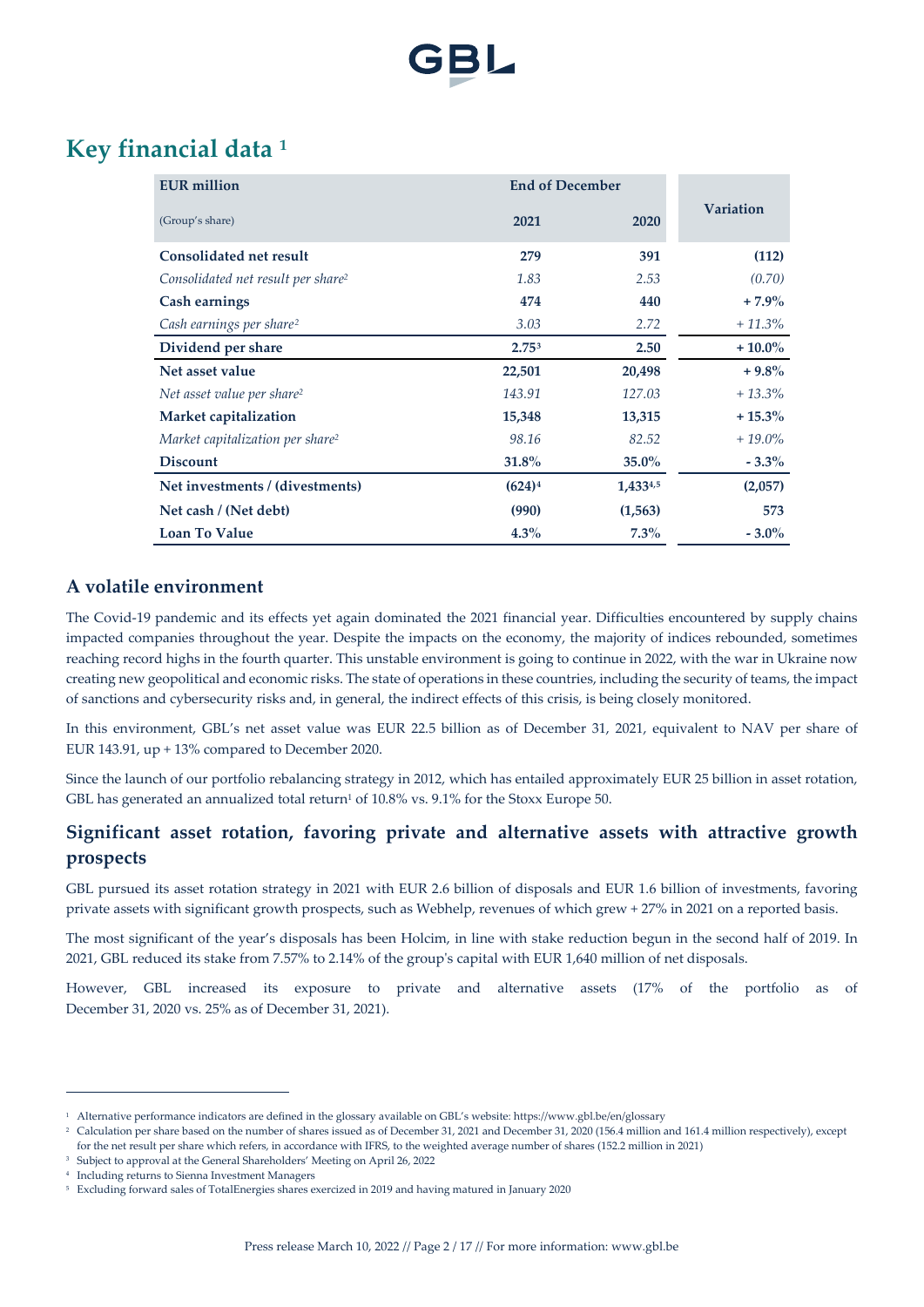

In August 2021, GBL finalized the acquisition of a minority stake in Voodoo, a global leader in mobile gaming. Similar to Canyon, the acquisition of which closed in March 2021, Voodoo is positioned at the crossroads of structural trends aligned with GBL's strategic priorities. These trends include digital, consumer experience and entertainment.

In the third quarter of 2021, Sienna Investment Managers marked the launch of its third party asset management platform with the acquisition of L'Etoile Properties (now Sienna Real Estate), a pan-European real estate investment manager with approximately EUR 7 billion in assets under management.

### **Strengthened financial position to support the group's strategy**

Our financial position remains solid, with a liquidity profile of EUR 4.4 billion (EUR 2.9 billion at end 2020) and a Loan To Value ratio of 4.3%, enabling us to pursue our investment strategy, to continue the execution of our share buyback program and, if necessary, to support our portfolio companies.

### **Reinforced governance**

As of the close of the General Assembly on April 27, 2021, the Board of Directors saw its size reduced to 13 members (17 previously) and approved a new first-rate independent Director, Jacques Veyrat, bringing to GBL solid experience, particularly in investments. In July 2021, the Board of Directors co-opted Alexandra Soto as Non-Executive Director. Alexandra Soto brings a breadth of experience and operational competencies in the financial sector, and in particular in M&A. At this meeting, the Board of Directors decided to discontinue the Standing Committee. This new organization provides GBL an agile governance better suited to the group's strategic ambitions.

### **Reaffirmed ESG ambitions**

In March 2021, GBL's Board of Directors approved the group's 2025-2030 ESG commitments. Climate change, diversity, transparency and the promotion of sustainable finance are firmly at the heart of these commitments, which have been formulated to ensure their follow-up and evaluation over time both in GBL's activities and within its portfolio of participations.

GBL publicly committed in May 2021 to implement greenhouse gas emission reduction targets aligned with a 1.5°C pathway by 2050. GBL submitted these targets in October 2021 to SBTi, which validated them in January 2022. GBL thereby became the first holding company to have this validation. Under this framework, GBL commits to reduce by 50% its direct and indirect electricityrelated greenhouse gas emissions by 2030 from a 2019 baseline. GBL is also committed to ensuring that all companies in its portfolio adopt and apply the same climate policy, validated by SBTi, by 2030.

### **Long-term financial ambitions**

On November 17, 2021, GBL held a Capital Markets Day during which the group detailed its medium- and long-term ambitions. The group will increase the weight of private and alternative investments within its assets, in order to have a faster-growing and less replicable portfolio. Private and alternative investments could represent up to 40% of the total portfolio over time. GBL is targeting double-digit NAV per share growth.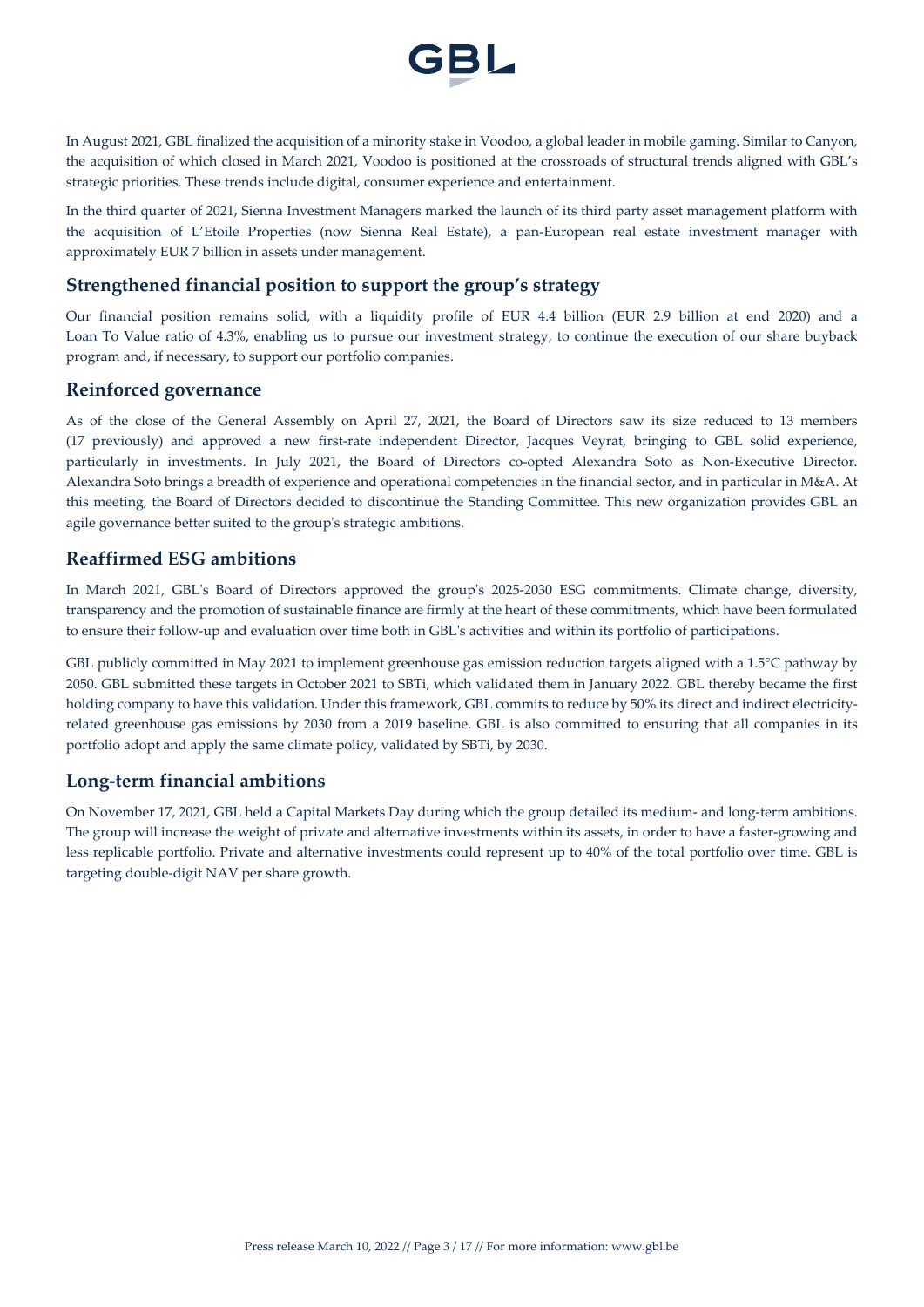

# **1. Portfolio rotation, net asset value increase and financial position evolution**

# **1.1. Highlights of the financial year**

### **Listed investments: ongoing portfolio rotation**

**Holcim:** In the first half of 2021, GBL reduced its holding from 7.57% of Holcim's capital at the end of 2020 to 2.14% for a net amount of EUR [1](#page-3-0),640 million. These sales generated a capital gain<sup>1</sup> of EUR 397 million. At end December 2021, GBL's stake in Holcim was valued at EUR 592 million.

**Umicore:** In the first half of 2021, GBL lowered its position from 18.02% of the capital to 15.92% for EUR 256 million. These sales generated a capital gain<sup>1</sup> of EUR 152 million. GBL's stake in Umicore was valued at EUR 1,403 million as of December 31, 2021.

GEA: GBL lowered its position in GEA in the second through fourth quarters of 2021, from 8.51% of the capital to 6.29% for an amount of EUR 146 million. These sales generated a capital gain<sup>1</sup> of EUR 3.3 million. GBL's stake in GEA as of December 31, 2021 was valued at EUR 455 million[2.](#page-3-1)

**Mowi:** In the first quarter of 2021, GBL increased its position in the world's leading producer of farmed-raised Atlantic salmon from 5.85% to 7.01% of the capital for a total amount of EUR 110 million. As of December 31, 2021, GBL's stake in Mowi was valued at EUR 757 million.

### **Private assets: increased exposure to fast-growing leaders**

**Canyon:** On March 9, 2021, GBL finalized the acquisition of a majority stake in Canyon Bicycles GmbH ("Canyon"), a German company and worldwide leader in direct-to-consumer ("DTC") distribution of high-end bicycles. GBL has invested EUR 357 million alongside (i) founder Roman Arnold, who has reinvested a significant portion of his proceeds and remains a significant shareholder of the group, and (ii) the management team. GBL controls the acquisition vehicle and holds 60.00% of the capital jointly with co-investors. The group is growing strongly, its sales having almost doubled over the past three years.

**Webhelp:** Webhelp completed in August 2021 the acquisition of OneLink, an innovator in digitally-enabled CX, BPO and technology services. The two companies offer complementary solutions. This transaction will expand Webhelp's footprint in the Americas.

**Voodoo:** On July 30, 2021, GBL announced it was yet again increasing its exposure to the digital sector, with a stake in Voodoo, via preference shares. Since its founding in 2013, Voodoo has reached a global leadership position in the hypercasual mobile games segment, with more than 5 billion downloads and 300 million active users each month. Voodoo has published hits such as Helix Jump and Aquapark. The company has developed a strong position in the mobile app ecosystem with an outstanding track record and solid execution capabilities.

### **Sienna Investment Managers: increase in NAV and transformation into a third-party asset manager**

In terms of investments on its own balance sheet, Sienna Investment Managers has taken two important positions:

**Globality:** Sienna Investment Managers invested EUR 100 million in Globality's series E fundraising. Based in Silicon Valley and founded by Joel Hyatt, Globality is the leading digital platform based on artificial intelligence for the provision of strategic services to companies in the purchasing field.

Separately, in the second quarter of 2021, Sienna Investment Managers invested EUR 168 million in a fast-growing brand of prestige cosmetics and beauty products, with the majority of its revenue coming from direct-to-consumer e-commerce sales.

<span id="page-3-0"></span><sup>&</sup>lt;sup>1</sup> No impact on GBL's consolidated net result in 2021, in accordance with IFRS 9

<span id="page-3-1"></span><sup>&</sup>lt;sup>2</sup> As of December 31, 2021, the value of the shares underlying the bonds exchangeable into GEA shares has been capped at the exchange price, i.e. EUR 40.00 per share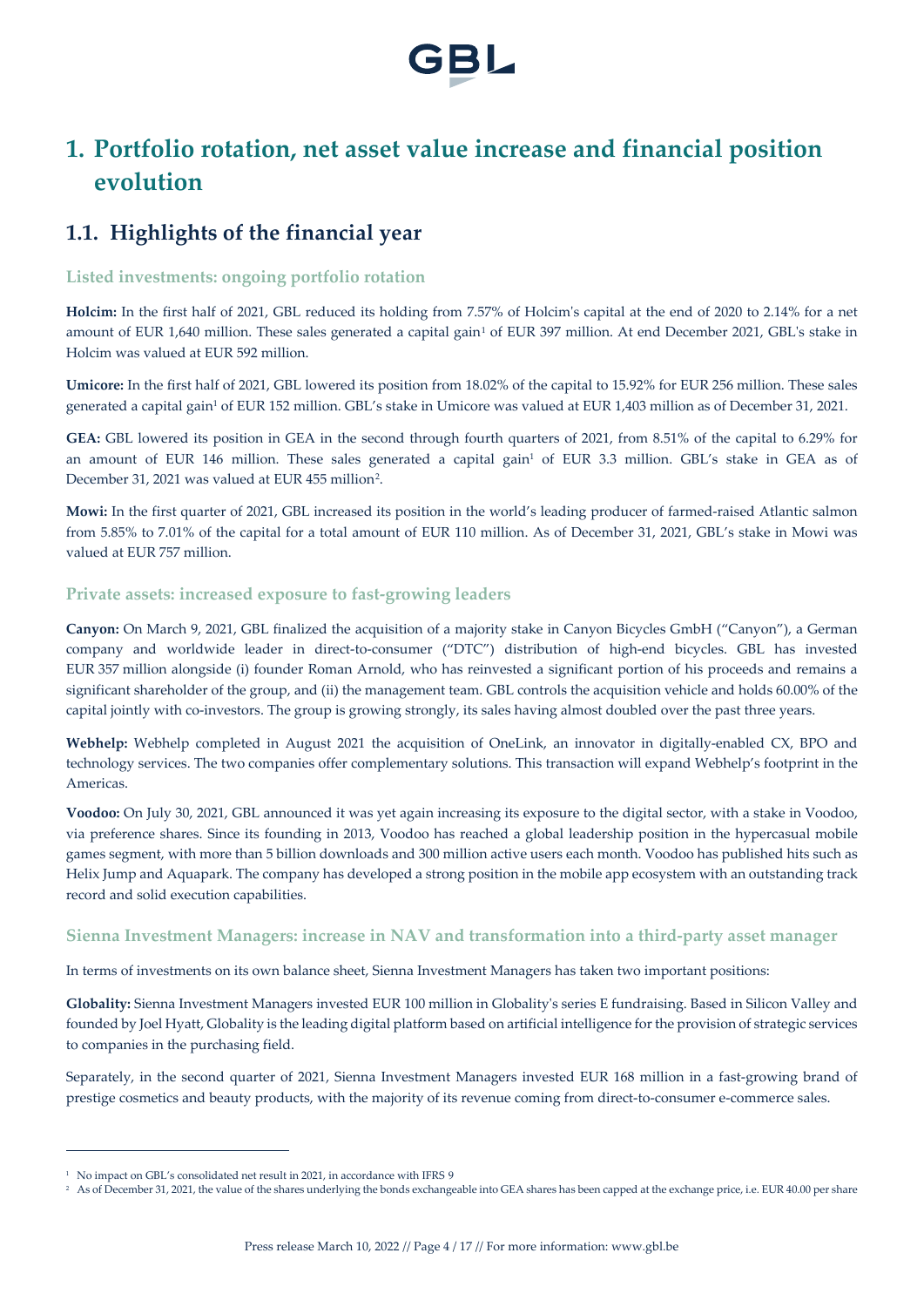

As part of the implementation of its third-party asset management activity, Sienna Investment Managers announced and, in part, closed three major transactions:

**L'Etoile Properties:** Sienna Investment Managers acquired from its founders in July 2021 the Pan-European real estate investment manager L'Etoile Properties, a leading real estate company in the market with approximately EUR 7 billion of assets under management. L'Etoile Properties has been renamed Sienna Real Estate.

**Malakoff Humanis:** On October 5, 2021, Sienna Investment Managers and Malakoff Humanis announced that they had entered into exclusive negotiations with a view to building a long-term strategic partnership in the field of retirement and employee savings in France. This partnership will take the form of a majority stake in the Malakoff Humanis management company and a distribution contract that will enable the company to grow the approximately EUR 20 billion of assets under management at year-end 2021.

**Acofi:** On November 16, 2021, Sienna Investment Managers announced that it had entered into exclusive negotiations to become the controlling shareholder of Acofi, an expert in corporate, real estate and renewable energy private debt funds.

### **Financing: issuances at efficient terms benefitting our liquidity profile**

On January 21, 2021, GBL placed a EUR 500 million institutional bond with a 10-year maturity bearing a coupon of 0.125%. This issue is intended to be used for the group's general corporate purposes and extends the weighted average maturity of GBL's gross indebtedness. The issue has been oversubscribed more than 3.5 times by a diversified and balanced institutional investor base.

On March 23, 2021, GBL announced the placement by its fully-owned subsidiary Sagerpar SA of a EUR 500 million convertible bond issue maturing in 2026, convertible into existing GBL ordinary shares. The conversion price of the bonds was set at EUR 117.4928. The bonds do not bear interest and have a maturity of 5 years, subject to early redemption. The net proceeds of the issue were used for GBL's general corporate purposes.

### **Share buybacks: increase in the context of a discount remaining high**

The Board of Directors of September 17, 2020 approved a third EUR 250 million allocation for share buybacks. Under this authorization, in 2020 and 2021, GBL acquired directly and through its subsidiaries, 2,685,736 GBL shares representing 1.72% of the capital<sup>[1](#page-4-0)</sup> and valued at EUR 264 million as of December 31, 2021. This authorization was finalized in October 2021.

The Board of Directors of September 16, 2021 approved a fourth share buyback envelope of EUR 500 million. At year end, GBL had acquired, directly and through its subsidiaries, 1,746,238 GBL shares representing 1.12% of the capital<sup>1</sup> and valued as of December 31, 2021 at EUR 171 million. At end December 2021, this authorization was 34.6% executed.

In total, share buybacks amounted to EUR 407 million in 2021.

#### **ESG: ambitious commitments**

GBL has continued to strengthen its ESG integration process and in particular the management of ESG risks through the development of a proprietary tool based on an artificial intelligence engine. Deployed as part of due diligence work and for the annual review of risks within its portfolio, this tool strengthens the ability to identify new ESG risks and to assess their impact. In 2021, GBL also conducted a review of its portfolio's exposure to biodiversity-related risks.

GBL also supported the Task Force on Climate-related Financial Disclosures ("TCFD") in June 2021 and communicated its climate performance as part of its annual reporting to the CDP (formerly "Carbon Disclosure Project").

In 2021, GBL ACT doubled its contribution with EUR 3.8 million distributed among 42 projects in the areas of education, health and environment.

<span id="page-4-0"></span><sup>&</sup>lt;sup>1</sup> Taking into account the cancellation of 5 million treasury shares in 2021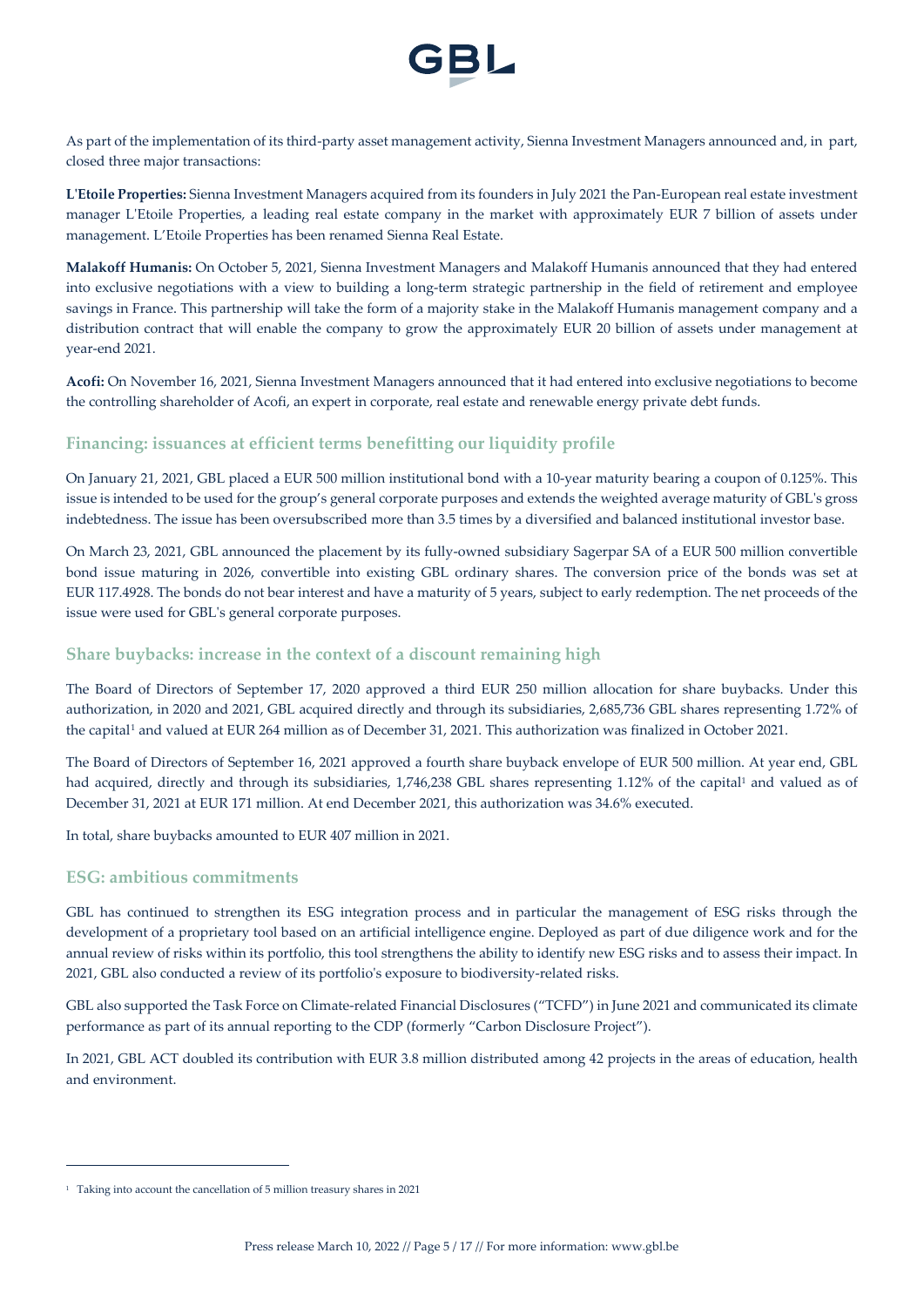# **1.2. Net asset value**

As of December 31, 2021, GBL's **net asset value** amounts to EUR 22.5 billion (EUR 143.91 per share) compared to EUR 20.5 billion (EUR 127.03 per share) at year-end 2020, i.e. an increase of 9.8% (EUR 16.88 per share). Relative to the stock price of EUR 98.16, the discount as of end December 2021 stands at 31.8%, a 3.3% decrease compared to year-end 2020.

|                                   |                 | December 31, 2021                        |               |                 |                                          | December 31, 2020 |
|-----------------------------------|-----------------|------------------------------------------|---------------|-----------------|------------------------------------------|-------------------|
|                                   | % in<br>capital | <b>Stock</b><br>price (EUR) <sup>1</sup> | (EUR million) | % in<br>capital | <b>Stock</b><br>price (EUR) <sup>1</sup> | (EUR million)     |
| <b>Listed</b> assets              |                 |                                          | 16,933.1      |                 |                                          | 17,574.3          |
| <b>SGS</b>                        | 19.11           | 2,949.38                                 | 4,223.4       | 18.93           | 2,471.76                                 | 3,539.5           |
| Pernod Ricard                     | 7.60            | 211.50                                   | 4,207.3       | 7.60            | 156.80                                   | 3,119.2           |
| adidas                            | 7.14            | 253.20                                   | 3,472.5       | 6.84            | 297.90                                   | 4,085.6           |
| Imerys                            | 54.64           | 36.54                                    | 1,695.8       | 54.64           | 38.66                                    | 1,794.2           |
| Umicore                           | 15.92           | 35.75                                    | 1,402.6       | 18.02           | 39.29                                    | 1,744.2           |
| Mowi                              | 7.01            | 20.89                                    | 756.9         | 5.85            | 18.24                                    | 551.7             |
| Holcim                            | 2.14            | 45.02                                    | 592.3         | 7.57            | 45.01                                    | 2,099.9           |
| <b>GEA</b>                        | 6.29            | 48.09                                    | 455.32        | 8.51            | 29.28                                    | 449.7             |
| Ontex                             | 19.98           | 6.99                                     | 115.0         | 19.98           | 11.00                                    | 181.0             |
| TotalEnergies                     | 0.01            | 44.63                                    | 11.9          | 0.01            | 35.30                                    | 9.4               |
|                                   |                 |                                          |               |                 |                                          |                   |
| Private assets                    |                 |                                          | 2,403.8       |                 |                                          | 1,150.2           |
| Webhelp                           | 59.15           |                                          | 1,553.2       | 61.45           |                                          | 1,043.8           |
| Canyon                            | 51.873          |                                          | 348.6         |                 |                                          |                   |
| Voodoo                            | 16.18           |                                          | 266.0         |                 |                                          |                   |
| Parques Reunidos                  | 23.00           |                                          | 236.0         | 23.00           |                                          | 106.3             |
| <b>Sienna Investment Managers</b> |                 |                                          | 3,181.9       |                 |                                          | 2,521.1           |
| Other                             |                 |                                          | 193.7         |                 |                                          | 94.0              |
|                                   |                 |                                          |               |                 |                                          |                   |
| Portfolio                         |                 |                                          | 22,712.5      |                 |                                          | 21,339.5          |
| Treasury shares                   |                 |                                          | 778.9         |                 |                                          | 721.4             |
| Gross debt                        |                 |                                          | (3,283.0)     |                 |                                          | (2,285.8)         |
| Cash and cash equivalents         |                 |                                          | 2,292.5       |                 |                                          | 722.7             |
| Net asset value (global)          |                 |                                          | 22,501.0      |                 |                                          | 20,497.9          |

| Net asset value (EUR p.s.) 4 | 143 91 | 127.03 |
|------------------------------|--------|--------|
| Stock price (EUR p.s.)       | 98.16  | 82.52  |
| Discount                     | 31.8%  | 35.0%  |

<span id="page-5-0"></span><sup>&</sup>lt;sup>1</sup> Share price converted in EUR based on (i) the ECB fixing of 1.0331 CHF/EUR as of December 31, 2021 and of 1.0802 CHF/EUR as of December 31, 2020 for SGS and Holcim and (ii) the ECB fixing of 9.9888 NOK/EUR as of December 31, 2021 and of 10.4703 NOK/EUR as of December 31, 2020 for Mowi

<span id="page-5-2"></span><span id="page-5-1"></span><sup>&</sup>lt;sup>2</sup> As of December 31, 2021, the value of the shares underlying the bonds exchangeable into GEA shares has been capped at the exchange price, i.e. EUR 40.00 per share <sup>3</sup> GBL's ownership in Canyon, via its 86.45% ownership alongside co-investors in GfG Capital, which itself holds 60.00% in the acquisition vehicle; GBL's ownership excluding shares held by Sienna Investment Managers (additional indirect ownership of 1.45%)

<span id="page-5-3"></span><sup>4</sup> Based on 156,355,000 shares as of December 31, 2021 and 161,358,287 shares as of December 31, 2020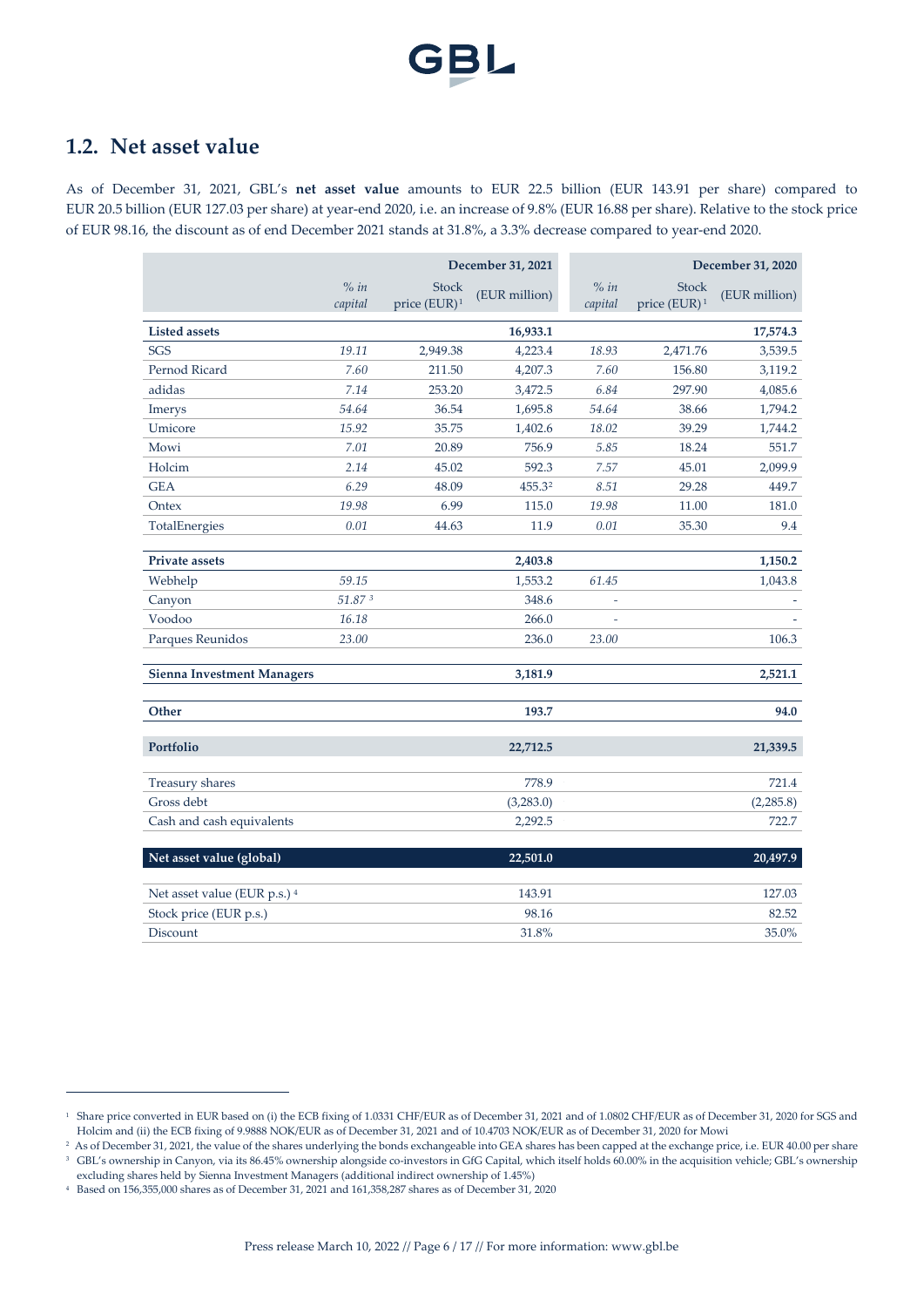

### The net asset value of Sienna Investment Managers can be detailed as follows:

|                                                   | December 31, 2021 | December 31, 2020 |
|---------------------------------------------------|-------------------|-------------------|
|                                                   | (EUR              | (EUR              |
|                                                   | million)          | million)          |
| <b>Sienna Investment Managers</b>                 | 3,181.9           | 2,521.1           |
|                                                   |                   |                   |
| <b>External fund managers</b>                     | 1,211.7           | 1,340.5           |
| Ergon                                             | 318.5<br>303.8    | 433.0<br>301.5    |
| Sagard                                            |                   |                   |
| Kartesia                                          | 198.6             | 189.6<br>110.9    |
| <b>BDT</b>                                        | 140.5             |                   |
| PrimeStone                                        | 103.7<br>74.3     | 197.6             |
| C <sub>2</sub> Capital<br>Mérieux                 | 63.1              | 41.9<br>60.2      |
|                                                   |                   |                   |
| Other external fund managers                      | 9.3               | 5.9               |
| Direct investments/co-investments                 | 725.5             | 661.7             |
| Upfield                                           | 400.0             | 450.0             |
| Cepsa                                             | 101.5             | 73.2              |
| opseo                                             | 52.8              | 42.5              |
| svt                                               | 37.0              |                   |
| Wella                                             | 33.6              | 23.9              |
| Ceva                                              | 32.2              | 26.6              |
| Elsan                                             | 30.0              | 25.0              |
| Ginger                                            | 24.3              |                   |
| Other direct investments/co-investments           | 14.1              | 20.6              |
| Digital - External fund managers                  | 610.2             | 491.6             |
| Marcho Partners                                   | 377.7             | 417.6             |
| <b>Backed</b>                                     | 141.8             | 69.4              |
| Human Capital                                     | 44.1              |                   |
| Sagard NewGen                                     | 41.4              | 4.6               |
| Digital - Other external fund managers            | 5.3               |                   |
|                                                   |                   |                   |
| Digital - Direct investments/co-investments       | 586.2             | 27.8              |
| Pollen                                            | 212.0             | 27.8              |
| Globality                                         | 107.1             |                   |
| Commure                                           | 38.9              |                   |
| Illumio                                           | 23.7              |                   |
| Digital - Other direct investments/co-investments | 204.4             |                   |
| L'Etoile Properties (Sienna Real Estate)          | 42.0              |                   |
| Other                                             | 6.4               | (0.6)             |
|                                                   |                   |                   |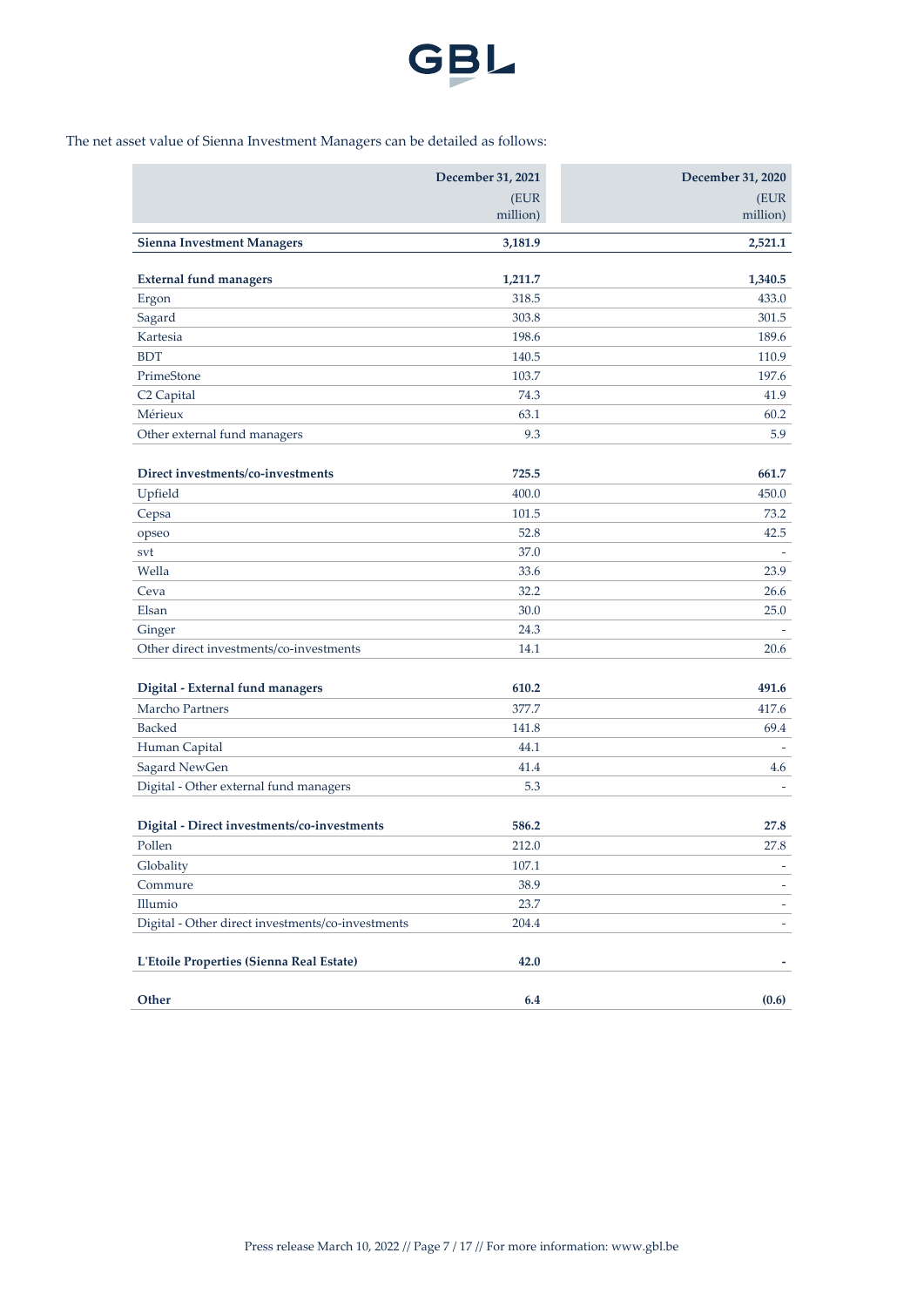

# **1.3. Financial position**

Net debt decreased from EUR 1,563 million as of December 31, 2020 to EUR 990 million as of December 31, 2021. This decrease notably takes into account divestments and returns of EUR 2,611 million and cash earnings (EUR 474 million), these flows being partially offset by investments for EUR 1,987 million and the dividend paid by GBL in May 2021 for the financial year 2020:

| <b>EUR</b> million                | Gross cash  | <b>Gross debt</b> | Net debt  |
|-----------------------------------|-------------|-------------------|-----------|
| Position as of December 31, 2020  | 722.7       | (2,285.8)         | (1,563.1) |
| Cash earnings                     | 474.4       |                   | 474.4     |
| Dividend for the fiscal year 2020 | (395.9)     |                   | (395.9)   |
| Investments:                      | (1,987.3)   |                   | (1,987.3) |
| Sienna Investment Managers        | (672.4)     |                   | (672.4)   |
| GBL                               | (406.7)     |                   | (406.7)   |
| Canyon                            | (357.2)     |                   | (357.2)   |
| Voodoo                            | (268.2)     |                   | (268.2)   |
| Mowi                              | (110.3)     |                   | (110.3)   |
| Other                             | (172.5)     |                   | (172.5)   |
| Divestments / returns :           | 2,610.9     |                   | 2,610.9   |
| Holcim                            | 1,640.0     |                   | 1,640.0   |
| Sienna Investment Managers        | 523.1       |                   | 523.1     |
| Umicore                           | 256.1       |                   | 256.1     |
| <b>GEA</b>                        | 145.7       |                   | 145.7     |
| Other                             | 46.0        |                   | 46.0      |
| Institutional bonds               | 492.3       | (500.0)           | (7.7)     |
| Convertible bonds                 | 502.4       | (500.0)           | 2.4       |
| Other                             | $(127.0)^1$ | 2.8               | (124.2)   |
| Position as of December 31, 2021  | 2,292.5     | (3,283.0)         | (990.5)   |

Relative to the portfolio's adjusted value<sup>[2](#page-7-1)</sup>, the net debt is at 4.3% as of December 31, 2021 and breaks down as follows:

| EUR million                            | December 31, 2021 | December 31, 2020 |
|----------------------------------------|-------------------|-------------------|
| Institutional bonds                    | (1,500.0)         | (1,000.0)         |
| Exchangeable bonds into Holcim shares  | (750.0)           | (750.0)           |
| Exchangeable bonds into GEA shares     | (450.0)           | (450.0)           |
| Convertible bonds into GBL shares      | (500.0)           |                   |
| Other                                  | (83.0)            | (85.8)            |
| <b>Gross debt</b>                      | (3,283.0)         | (2,285.8)         |
| Gross cash (excluding treasury shares) | 2,292.5           | 722.7             |
| (Net debt) / Net cash                  | (990.5)           | (1,563.1)         |

The weighted average maturity of the gross debt is 3.6 years at the end of December 2021 (3.3 years at year-end 2020).

As of December 31, 2021, committed credit lines amount to EUR 2,150 million (fully undrawn) and mature over the 2025-27 period.

The liquidity profile amounts to EUR 4,443 million at the end of December 2021 (gross cash and undrawn amount under the committed credit lines), compared to EUR 2,873 million at the end of December 2020.

<span id="page-7-0"></span><sup>1</sup> Primarily (i) neutralization of Sienna Investment Managers' interests included in the cash earnings and in Sienna Investment Managers' returns (EUR - 94 million) and (ii) variation of the treasury position and working capital of Sienna Investment Managers (EUR - 6 million)

<span id="page-7-1"></span><sup>&</sup>lt;sup>2</sup> Adjusted for the market value of treasury shares underlying the bonds convertible into GBL shares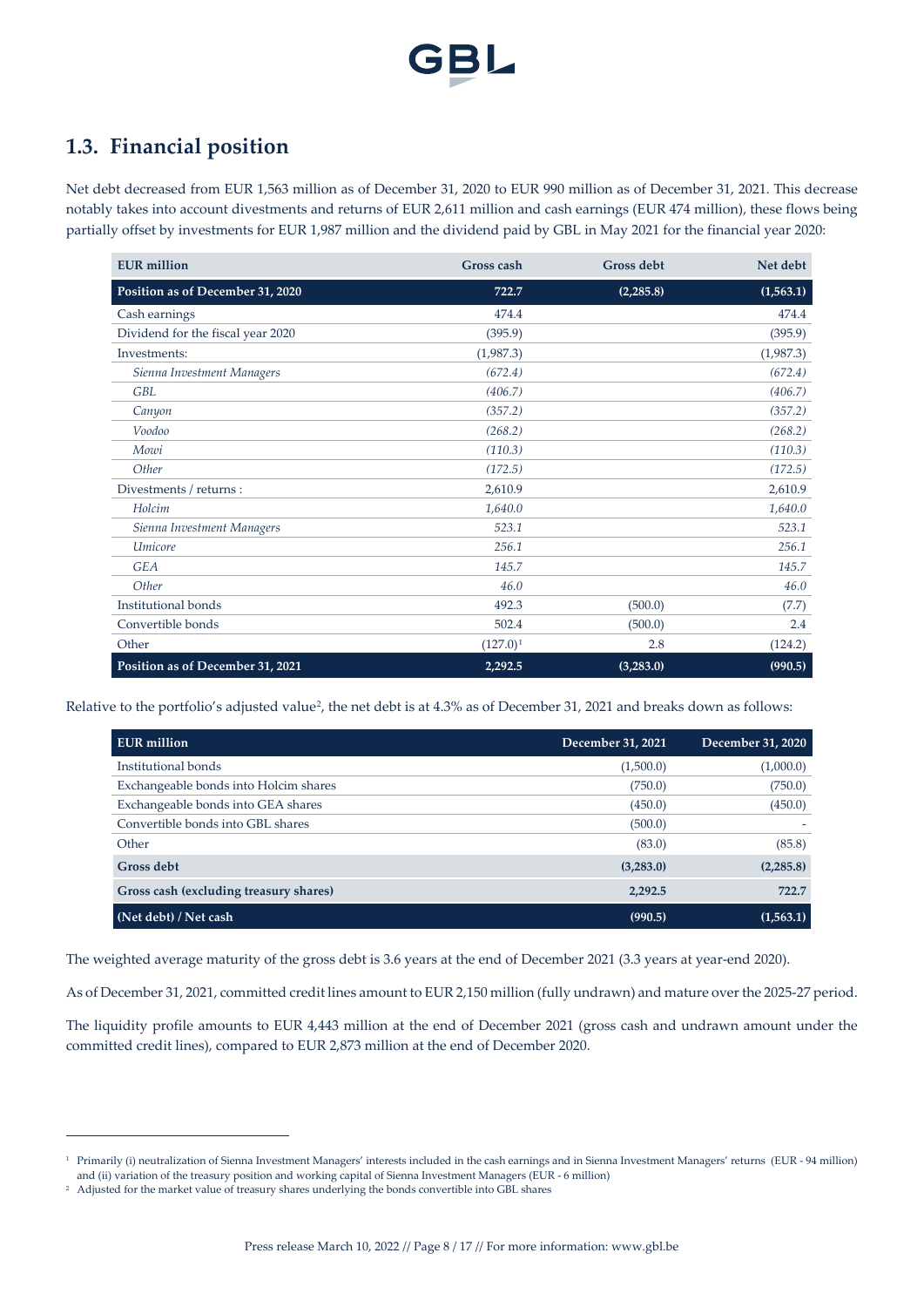

This position does not include (i) the investments' commitments of Sienna Investment Managers, which total EUR 742 million at the end of December 2021 (EUR 826 million as of December 31, 2020) and (ii) the debt toward Webhelp's minority shareholders which is valued at EUR 1,348 million at the end of December 2021 (EUR 800 million as of December 31, 2020).

Finally, as of December 31, 2021, the 7,944,102 treasury shares represent 5.08% of the issued capital and are valued at EUR 779 million, to be compared respectively with 5.42% and EUR 721 million as of December 31, 2020.

# **2. Consolidated results (economic presentation)[1](#page-8-0)**

| <b>EUR</b> million<br>Group's share                                                 | December 31, 2021 |                                                     |                                                           |                                         | December 31,<br>2020                           |                            |              |
|-------------------------------------------------------------------------------------|-------------------|-----------------------------------------------------|-----------------------------------------------------------|-----------------------------------------|------------------------------------------------|----------------------------|--------------|
|                                                                                     | Cash<br>earnings  | Mark to<br>market<br>and other<br>non-cash<br>items | Operating<br>companies<br>(associated or<br>consolidated) | Sienna<br>Investment<br><b>Managers</b> | Eliminations,<br>capital gains,<br>impairments | and reversals Consolidated | Consolidated |
| Profit (loss) of associates and<br>consolidated operating<br>companies              |                   |                                                     | 169.5                                                     | 116.1                                   |                                                | 285.6                      | 8.7          |
| Net dividends from<br>investments                                                   | 416.5             | L                                                   |                                                           |                                         | (53.4)                                         | 363.1                      | 312.9        |
| Interest income (expenses)                                                          | 72.6              | (1.1)                                               |                                                           | (91.3)                                  | $\overline{\phantom{a}}$                       | (19.8)                     | (24.2)       |
| Other financial income<br>(expenses)                                                | 25.4              | (150.0)                                             | (293.2)                                                   | 269.5                                   | (15.5)                                         | (163.7)                    | 239.0        |
| Other operating income<br>(expenses)                                                | (39.8)            | (16.5)                                              | (213.2)                                                   | (42.6)                                  |                                                | (312.0)                    | (145.6)      |
| Gains (losses) from disposals,<br>impairments and reversal of<br>non-current assets |                   |                                                     |                                                           | 125.3                                   | (0.0)                                          | 125.2                      | 1.5          |
| <b>Taxes</b>                                                                        | (0.4)             | $\overline{\phantom{a}}$                            | $\overline{\phantom{a}}$                                  | 0.8                                     | $\overline{\phantom{a}}$                       | 0.4                        | (1.3)        |
| <b>IFRS</b> consolidated net result<br>2021                                         | 474.4             | (167.6)                                             | (336.8)                                                   | 377.7                                   | (68.9)                                         | 278.8                      |              |
| IFRS consolidated net result<br>2020                                                | 439.6             | 39.8                                                | (315.3)                                                   | 331.7                                   | (104.9)                                        |                            | 391.0        |

The **consolidated net result, group's share**, as of December 31, 2021, stands at EUR 279 million, compared to EUR 391 million as of December 31, 2020.

This result primarily reflects:

- Sienna Investment Managers' contribution of EUR 378 million, including the change in fair value of non-consolidated or non-equity accounted Sienna Investment Managers funds of EUR 256 million and the results of disposals (EUR 120 million);
- net dividends from investments for EUR 363 million;
- the share of GBL in associated or consolidated companies of EUR 170 million (of which Imerys (EUR 132 million) and Webhelp (EUR 40 million));
- the change in debt toward minority shareholders of Webhelp (EUR 506 million); and
- the mark to market of the derivative components associated to the exchangeable bonds into GEA and Holcim shares and to convertible bonds into GBL shares for EUR - 140 million.

<span id="page-8-0"></span><sup>1</sup> The Board of Directors, meeting March 10, 2022, approved GBL's 2021 IFRS audited consolidated financial statements. PwC Réviseurs d'Entreprises confirms that the fieldwork related to the audit of the consolidated financial statements of GBL and its subsidiaries (jointly "the group"), prepared in accordance with International Financial Reporting Standards as adopted by the European Union, and with the legal and regulatory requirements applicable in Belgium, is substantially completed. PwC Réviseurs d'Entreprises confirmed that the financial information shown in this press release requires no comments on their part and is in agreement with the consolidated financial statements of the group. The complete audit report related to the audit on the consolidated financial statements will be shown in the 2021 Annual Report.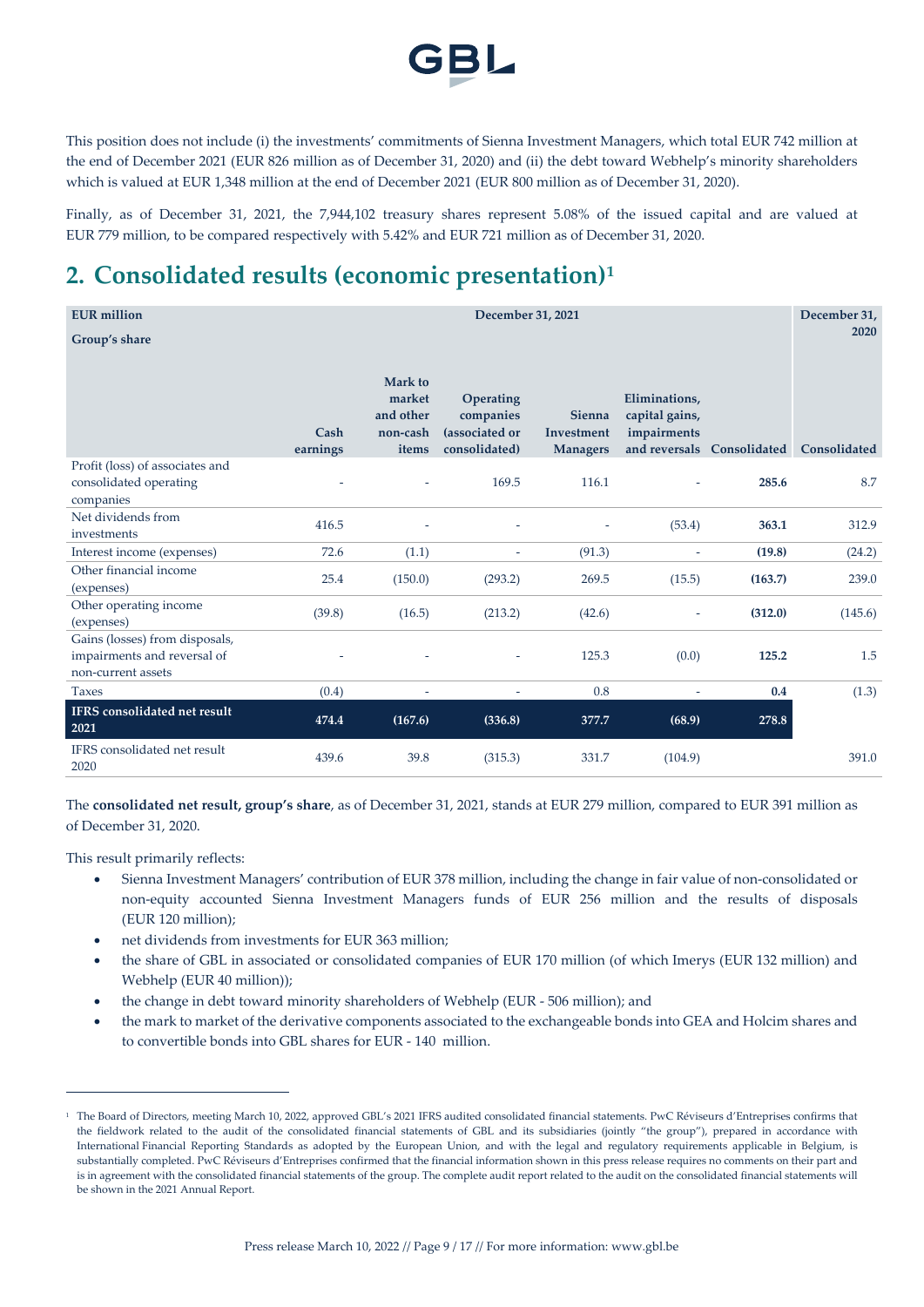

# **2.1. Cash earnings (EUR 474 million compared to EUR 440 million)**

| <b>EUR</b> million                   | December 31, 2021 | December 31, 2020 |
|--------------------------------------|-------------------|-------------------|
| Net dividends from investments       | 416.5             | 411.1             |
| Interest income (expenses)           | 72.6              | 34.6              |
| Sienna Investment Managers interests | 94.1              | 58.3              |
| Other interest income (expenses)     | (21.5)            | (23.7)            |
| Other financial income (expenses)    | 25.4              | 27.3              |
| Other operating income (expenses)    | (39.8)            | (32.5)            |
| Taxes                                | (0.4)             | (0.8)             |
| Total                                | 474.4             | 439.6             |

**Net dividends from investments** received as of December 31, 2021 are slightly up compared to 2020. The payment of a dividend by adidas this year and the higher dividends received from Umicore and Mowi have offset the lower contributions from Holcim and Imerys.

| <b>EUR</b> million                  | December 31, 2021 | December 31, 2020 |
|-------------------------------------|-------------------|-------------------|
| SGS                                 | 103.5             | 107.8             |
| Holcim                              | 64.7              | 88.4              |
| Pernod Ricard                       | 62.1              | 52.9              |
| Imerys                              | 53.4              | 89.2              |
| adidas                              | 35.0              |                   |
| Umicore                             | 30.9              | 11.1              |
| Mowi                                | 15.9              | 1.1               |
| <b>GEA</b>                          | 12.9              | 13.1              |
| TotalEnergies                       | 0.6               | 9.6               |
| Other                               | 0.8               |                   |
| Reimbursements of withholding taxes | 36.7              | 38.0              |
| <b>Total</b>                        | 416.5             | 411.1             |

**SGS** distributed an annual dividend of CHF 80.00 per share (identical to 2020).

**Holcim** distributed a dividend of CHF 2.00 per share for the 2020 financial year (CHF 2.00 the previous year).

**Pernod Ricard** declared an interim dividend of EUR 1.33 per share in the second quarter of 2021 (EUR 1.18 per share in 2020) and paid the balance of EUR 1.79 during the fourth quarter (EUR 1.48 in 2020).

**Imerys** approved in 2021 a dividend of EUR 1.15 per share for the fiscal year 2020 compared to EUR 1.72 per share in 2020 (dividend received in shares in 2020).

**adidas** distributed a dividend of EUR 3.00 per share in the second quarter of 2021 (no dividend in 2020).

**Umicore** approved in 2021 the balance of its 2020 dividend of EUR 0.50 per share. Umicore also distributed during the third quarter of 2021 an interim dividend on its 2021 dividend of EUR 0.25 per share (in 2020 only an interim dividend on 2020 of EUR 0.25 per share was paid).

**Mowi** distributed dividends in 2021 totalling NOK 4.45 per share (NOK 2.60 in 2020).

**GEA** paid a dividend of EUR 0.85 per share as of December 31, 2021 for the fiscal year 2020 (EUR 0.85 for the fiscal year 2019).

**TotalEnergies** detached, as of December 31, 2021, the second and third quarterly instalments for 2020, as well as the balance for 2020 and the first quarterly instalment for 2021, i.e. EUR 0.66, EUR 0.66, EUR 0.66 and EUR 0.66 per share respectively (EUR 0.66, EUR 0.68, EUR 0.68 and EUR 0.66 in 2020).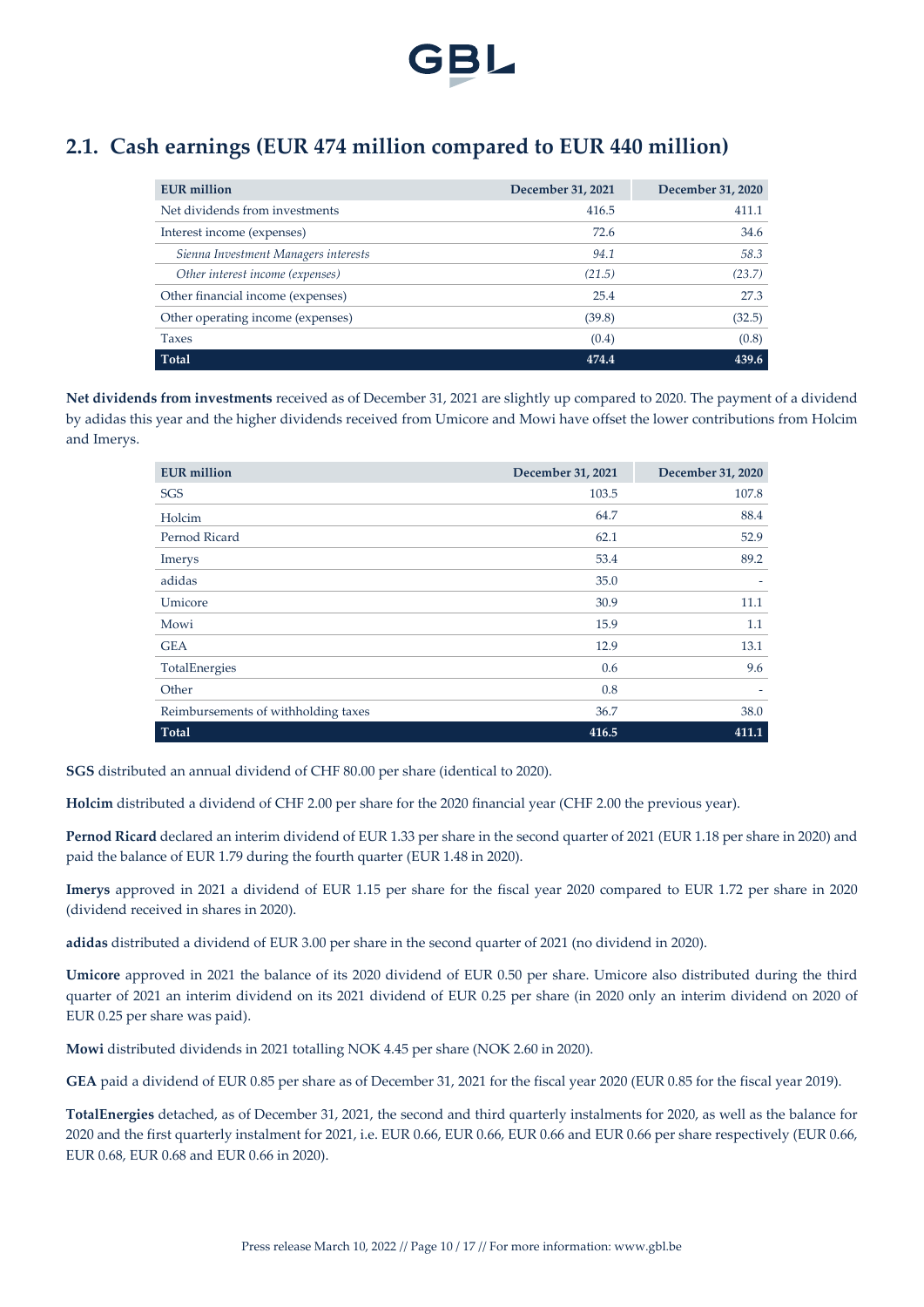

**Reimbursements of withholding taxes** include, in 2021, reimbursements made by the French tax authorities of withholding taxes which had been applied to TotalEnergies dividends received in 2006 and 2019 (EUR 37 million compared to EUR 38 million in 2020).

**Net interest income (expenses)** (EUR 73 million) mainly include (i) interest income from Sienna Investment Managers (EUR 94 million compared to EUR 58 million in 2020) and (ii) the interest expenses related to the institutional (EUR - 18 million compared to EUR - 17 million in 2020).

**Other financial income (expenses)** (EUR 25 million) mainly comprise (i) yield enhancement income of EUR 21 million (EUR 14 million in 2020) and (ii) the dividend collected on treasury shares for EUR 15 million (EUR 19 million in 2020) .

**Other operating income (expenses)** amount to EUR - 40 million as of end of December 2021, having increased compared to 2020.

# **2.2. Mark to market and other non-cash items (EUR - 168 million compared to EUR 40 million)**

| EUR million                       | December 31, 2021 | December 31, 2020 |
|-----------------------------------|-------------------|-------------------|
| Net dividends from investments    | -                 | (8.9)             |
| Interest income (expenses)        | (1.1)             | (0.5)             |
| Other financial income (expenses) | (150.0)           | 49.6              |
| Other operating income (expenses) | (16.5)            | (0.3)             |
| Total                             | (167.6)           | 39.8              |

**Other financial income (expenses)** notably include the mark to market of the derivative components associated with the exchangeable bonds into GEA shares (EUR - 109 million), with convertible bonds into GBL shares (EUR - 34 million) and with exchangeable bonds into Holcim shares (EUR 2 million).

This non-monetary loss reflects the change in stock prices of the securities underlying these bonds since the issuance. The result as of December 31, 2021 illustrates the accounting asymmetry and volatility hence included in the results, which will persist throughout the lifetime of the exchangeable and convertible bonds, to become void at maturity.

# **2.3. Operating companies (associates or consolidated) (EUR - 337 million compared to EUR - 315 million)**

In accordance with accounting principles, GBL includes in its accounts its share of the net results of the participations in which it holds the majority of the capital or on which it has a significant influence.

| <b>EUR</b> million                                                              | December 31, 2021 | December 31, 2020 |
|---------------------------------------------------------------------------------|-------------------|-------------------|
| Profit (loss) of associates and consolidated operating<br>companies             | 169.5             | (29.5)            |
| Interest income (expenses)                                                      |                   |                   |
| Other financial income (expenses)                                               | (293.2)           | (209.3)           |
| Other operating income (expenses)                                               | (213.2)           | (76.6)            |
| Gains (losses) on disposals, impairments and reversals<br>of non-current assets |                   |                   |
| Taxes                                                                           |                   |                   |
| Total                                                                           | (336.8)           | (315.3)           |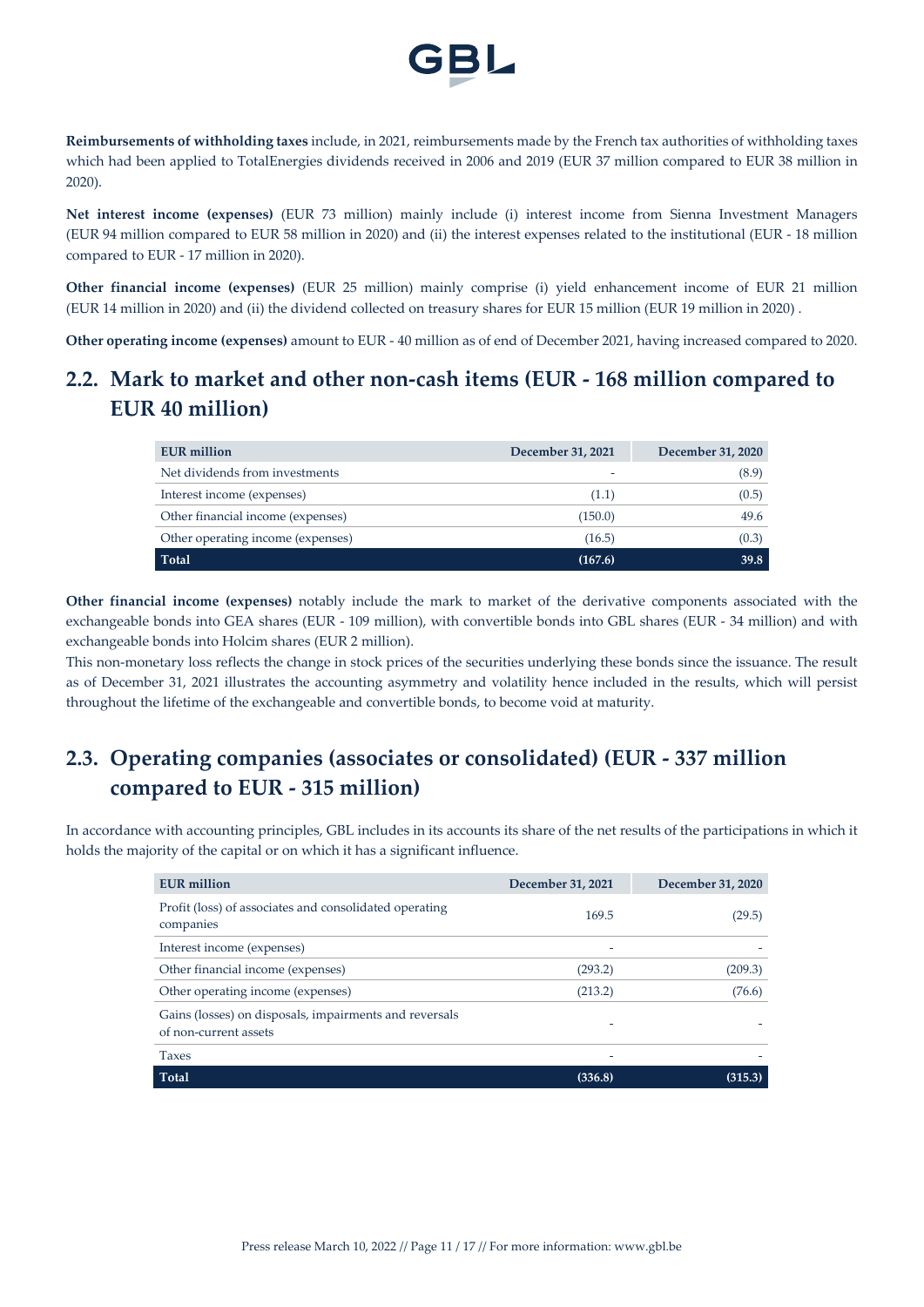

**Net profit (loss) of associates and consolidated operating companies** amounts to EUR 170 million compared to EUR - 29 million in 2020. This improvement reflects the rebound in activity after a financial year 2020 impacted by the first pandemic wave.

| <b>EUR</b> million         | December 31, 2021 | December 31, 2020 |
|----------------------------|-------------------|-------------------|
| Imerys                     | 131.6             | 16.5              |
| Webhelp/Sapiens            | 39.9              | 26.5              |
| Parques Reunidos/Piolin II | 12.8              | (72.4)            |
| Canyon/GfG Capital         | (14.9)            |                   |
| Total                      | 169.5             | (29.5)            |

#### **Imerys (EUR 132 million compared to EUR 16 million)**

Net current income increased 72.46% to EUR 288 million as of December 31, 2021 (EUR 167 million as of December 31, 2020). The current operating income amounts to EUR 452 million (EUR 299 million as of December 31, 2020). The net result, group's share, amounts to EUR 240 million as of December 31, 2021 (EUR 30 million as of December 31, 2020).

Imerys contributes EUR 132 million to GBL's result in 2021 (EUR 16 million in 2020), reflecting the variation in net income, group's share, and the 54.83% consolidation rate for Imerys in 2021 (54.75% in 2020).

The press release relating to Imerys' results as of December 31, 2021 is available at **[www.imerys.com](http://www.imerys.com/)**.

### **Webhelp/Sapiens (EUR 40 million compared to EUR 26 million)**

As of December 31, 2021, Webhelp's contribution to GBL's result amounts to EUR 40 million (EUR 26 million in 2020), based on a result of EUR 69 million (EUR 44 million in 2020) and taking into account an integration rate of 58.82% (60.08% in 2020).

#### **Parques Reunidos/Piolin II (EUR 13 million compared to EUR - 72 million)**

As of December 31, 2021, the contribution of Piolin II amounts to EUR 13 million (EUR - 72 million in 2020), considering a result of Piolin II of EUR 55 million (EUR - 314 million in 2020) and taking into account an integration rate of 23.10% (23.10% in 2020).

#### **Canyon/GfG Capital (EUR - 15 million)**

Canyon contributes EUR - 15 million to GBL's result as of December 31, 2021, comprising:

- GBL's share in Canyon group's result, for the period from April 1, 2021 to December 31, 2021, i.e. EUR 6 million, based on a result of EUR - 11 million and an integration rate of 51.87%;
- GBL's share of the acquisition costs.

The other charges with respect to consolidated companies reflect the change in debts to Webhelp's minority shareholders. The change in debts to minority shareholders related to founders are presented under **other financial income (expenses)** for EUR - 293 million (EUR - 209 million in 2020), including the effect of discounting. The change in debts to minority shareholders related to employees are presented under **other operating income (expenses)** for EUR - 213 million (EUR - 73 million in 2020), including the effect of discounting and vesting.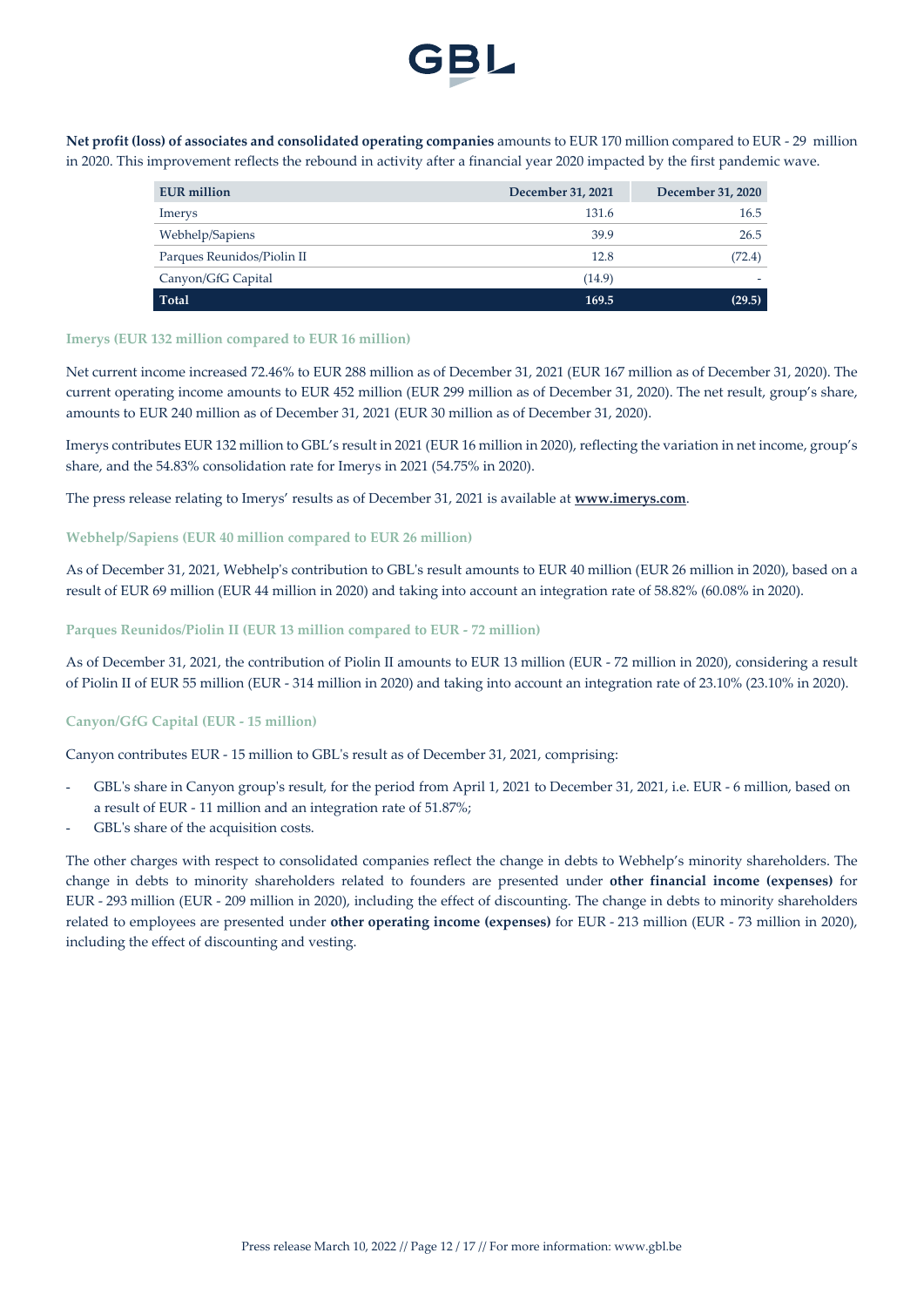

# **2.4. Sienna Investment Managers (EUR 378 million compared to EUR 332 million)**

| <b>EUR</b> millions                                                             | 31 décembre 2021 | 31 décembre 2020 |
|---------------------------------------------------------------------------------|------------------|------------------|
| Profit (loss) of associates and consolidated operating<br>companies             | 116.1            | 38.2             |
| Interest income (expenses)                                                      | (91.3)           | (58.3)           |
| Other financial income (expenses)                                               | 269.5            | 390.7            |
| IFRS 9                                                                          | 255.5            | 391.8            |
| Other                                                                           | 14.0             | (1.2)            |
| Other operating income (expenses)                                               | (42.6)           | (36.3)           |
| Gains (losses) on disposals, impairments and reversals<br>of non-current assets | 125.3            | (2.2)            |
| <b>Taxes</b>                                                                    | 0.8              | (0.4)            |
| Total                                                                           | 377.7            | 331.7            |

The contribution to GBL's results as of December 31, 2021 of Sienna Investment Managers' investments consolidated or accounted for by the equity method amounted to EUR 116 million, compared to EUR 38 million a year earlier.

| <b>EUR</b> millions                    | 31 décembre 2021 | 31 décembre 2020<br>___ |
|----------------------------------------|------------------|-------------------------|
| Backed 1, Backed 2 and Backed Encore 1 | 64.8             | 8.5                     |
| ECP IV                                 | 48.1             | 23.0                    |
| Mérieux Participations 2               | 12.1             | 10.1                    |
| Other                                  | (8.9)            | (3.4)                   |
| Total                                  | 116.1            | 38.2                    |

**Net interest expenses** (EUR - 91 million) nearly exclusively consist of interest charges to GBL (EUR - 94 million compared to EUR - 58 million in 2020).

**Other financial income (expenses)** mainly reflect the change in fair value of Sienna Investment Managers' funds not consolidated or not accounted for by the equity method, in application of IFRS 9, for a total amount of EUR 256 million (EUR 392 million in 2020), out of which mainly Sagard I/II/3/4 (EUR 79 million vs. EUR 28 million in 2020), the Kartesia funds (EUR 57 million vs. EUR - 0 million in 2020), PrimeStone (EUR 40 million vs. EUR - 0 million in 2020), BDT (EUR 35 million vs. EUR - 1 million in 2020), Cepsa (EUR 28 million vs. EUR - 18 million in 2020), Human Capital (EUR 13 million), opseo (EUR 10 million vs. EUR 5 million in 2020), Marcho Partners (EUR - 22 million vs. EUR 240 million in 2020) and Upfield (EUR - 50 million vs. EUR 125 million in 2020).

**Other operating income (expenses)** amount to EUR - 43 million as of end of December 2021, having increased compared to 2020. They notably include management fees of Sienna Investments Managers.

The **gains (losses) on disposals, impairments and reversals of non-current assets** mainly consist of the net capital gain on the disposals by ECP III of Keesing (EUR 65 million) and svt (EUR 55 million).

As of 2022, Sienna Investment Managers' results will be broken out to distinctly show the asset management business and investment activities.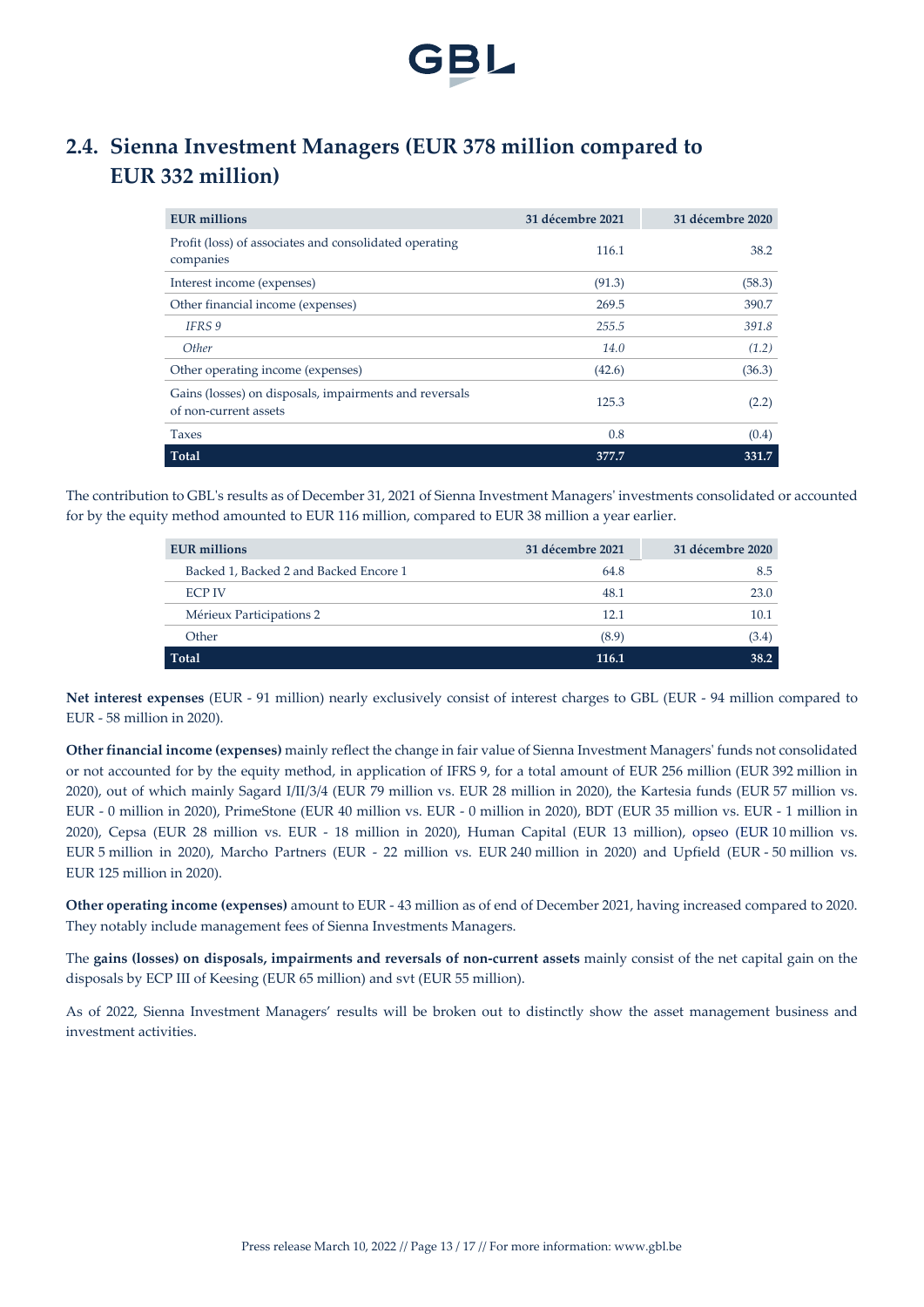

# **2.5. Eliminations, capital gains, impairments and reversals (EUR - 69 million compared to EUR - 105 million)**

| EUR million                                                                      | December 31, 2021 | December 31, 2020 |
|----------------------------------------------------------------------------------|-------------------|-------------------|
| Elimination of dividends                                                         | (53.4)            | (89.2)            |
| Other financial income (expenses)                                                | (15.5)            | (19.3)            |
| Gains (losses) from disposals, impairments and reversal<br>of non-current assets | (0.0)             | 3.7               |
| Total                                                                            | (68.9)            | (104.9)           |

**Net dividends from operating investments (associates or consolidated companies)** are eliminated and are related as of December 31, 2021 and 2020, to Imerys (EUR - 53 million compared to EUR - 89 million the prior year).

The **other financial income (expenses)** include the elimination of the dividend on treasury shares amounting to EUR - 15 million (EUR - 19 million in 2020).

# **3. Consolidated results (IFRS presentation)**

The following table presents GBL's IFRS income statement broken down into five sectors:

- **Holding**: consisting of the parent company GBL and its subsidiaries. Its main activity is to manage investments as well as the non-consolidated operating companies and associates;
- **Imerys**: consisting of the Imerys group, a French group listed on Euronext Paris and holding leading positions in each of its two business lines: Performance Materials and High Temperature Materials & Solutions;
- **Webhelp/Sapiens**: consisting of the Webhelp group, a non-listed French group, specialized in customer experience and business process outsourcing, as well as the dedicated investment vehicle;
- **Canyon/GfG Capital**: consisting of the Canyon group, a non-listed German group, the world leader in exclusively online direct-to-consumer ("DTC") sales of premium bicycles, as well as the dedicated investment vehicle; and
- **Sienna Investment Managers**: including
	- o on the one hand, under investment activities, Sienna Investment Managers' own companies and Avanti Acquisition GP Sàrl, Avanti Acquisition SCSp, Avanti Acquisition Corp, Backed 1 LP, Backed 1 Founder LP, Backed 2 LP, Backed 2 Founder LP, Backed Encore 1 LP, Backed Encore 1 Founder LP, BDT Capital Partners Fund II (INT) LP, Carlyle International Energy Partners II - EU SCSp, C2 Capital Global Export-to-China Fund LP, ECB (Bastille) SCA – Telenco, ECP (Polaris) SCA – Palex, ECP SA, ECP II SA, ECP IV SCSp, Ergon opseo Long Term Value Fund SCSp, Ergon SVT Long Term Value Fund SCSp, GFG Capital Sàrl, Globality Inc, HCM IV LP, HCM S3C LP, Iceberg Data Lab SAS, Illumio Inc, Innovius Capital Fund I LP, Kartesia Credit Opportunities III SCA SICAV- IF, Kartesia Credit Opportunities IV SCS, Kartesia Credit Opportunities V SCS, Kartesia Credit Opportunities V Feeder SCS, KKR Sigma Co-Invest II LP, KKR Azur Co-Invest LP, KKR Rainbow CoInvest (Asset) LP, Klarna Holding AB, L'Etoile Properties Partner JV BV, Marcho Partners Feeder Fund ICAV, Marcho Partners Master Fund ICAV, Marcho Partners Long Feeder Fund ICAV, Marcho Partners Long Master Fund ICAV, Matador Coinvestment SCSp, Mérieux Participations SAS, Mérieux Participations 2 SAS, PrimeStone Capital Fund ICAV, Sagard FCPR, Sagard II-A FPCI, Sagard II-B FPCI, Sagard 3 FPCI, Sagard 4A FPCI, Sagard 4B FIPS, Sagard NewGen FPCI, Sagard Sante Animale FPCI, Sagard Testing FPCI, South Park Commons Opportunities Fund II LP, South Park Commons Seed Fund II LP, StreetTeam Software Ltd and other; and
	- o on the other hand, all other consolidated activities, ECP III's operational subsidiaries (subgroups Sausalitos, Vanreusel, Indo, etc.).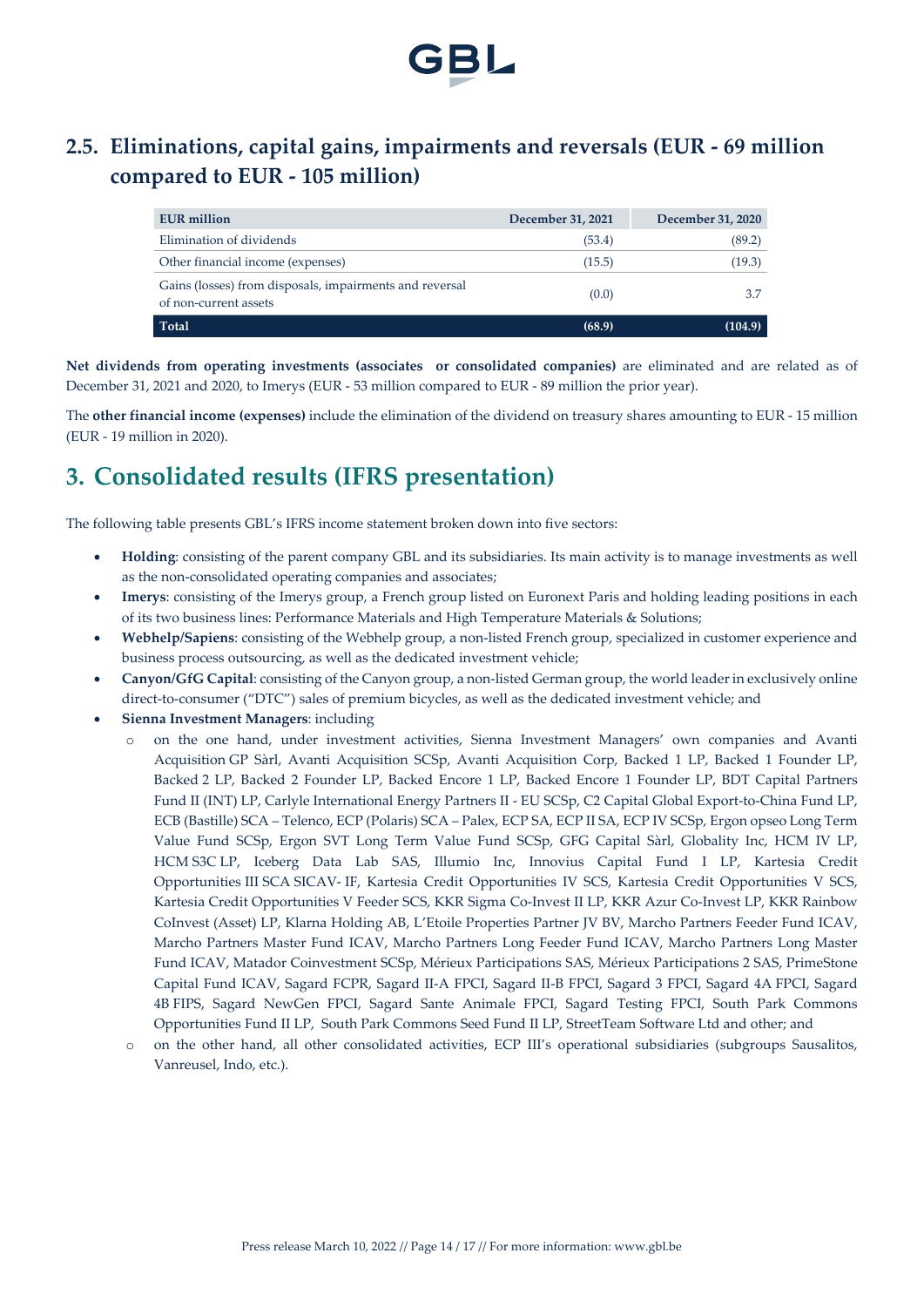

### The results of a sector include all the elements that are directly attributable to it.

| <b>EUR</b> million                                                                                                 | December 31, 2021        |               |                            |                                  | <b>December</b><br>31, 2020             |              |              |
|--------------------------------------------------------------------------------------------------------------------|--------------------------|---------------|----------------------------|----------------------------------|-----------------------------------------|--------------|--------------|
|                                                                                                                    | Holding                  | <b>Imerys</b> | Webhelp/<br><b>Sapiens</b> | Canyon/<br><b>GfG</b><br>Capital | Sienna<br>Investment<br><b>Managers</b> | Consolidated | Consolidated |
| Share of profit (loss) of associates                                                                               | 12.8                     | ÷,            | $\overline{\phantom{a}}$   | ä,                               | 123.2                                   | 136.0        | (30.9)       |
| Net dividends from investments                                                                                     | 363.1                    |               |                            |                                  |                                         | 363.1        | 312.9        |
| Other operating income (expenses)<br>from investing activities                                                     | (56.3)                   | J.            | (0.2)                      | (0.0)                            | (42.8)                                  | (99.3)       | (69.6)       |
| Gains (losses) from disposals,<br>impairments and reversals of non-<br>current assets from investing<br>activities | (0.0)                    |               |                            |                                  | 139.4                                   | 139.4        | 1.2          |
| Financial income (expenses) from<br>investing activities                                                           | (68.6)                   |               | 0.0                        |                                  | 178.1                                   | 109.6        | 424.0        |
| Profit (loss) from investing<br>activities                                                                         | 251.1                    | L,            | (0.2)                      | (0.0)                            | 397.9                                   | 648.7        | 637.6        |
| Turnover                                                                                                           | L                        | 4,382.9       | 2,080.6                    | 344.8                            | 152.9                                   | 6,961.2      | 5,915.9      |
| Raw materials and consumables                                                                                      | ä,                       | (1,495.6)     | (38.6)                     | (227.8)                          | (46.1)                                  | (1,808.2)    | (1,551.9)    |
| Employee expenses                                                                                                  | $\overline{\phantom{a}}$ | (939.8)       | (1,599.7)                  | (44.9)                           | (50.9)                                  | (2,635.3)    | (2,157.0)    |
| Depreciation on tangible and<br>intangible assets                                                                  | L,                       | (325.4)       | (172.1)                    | (45.6)                           | (23.5)                                  | (566.6)      | (538.2)      |
| Other operating income (expenses)<br>from operating activities                                                     | L                        | (1,212.0)     | (298.0)                    | (71.0)                           | (25.4)                                  | (1,606.3)    | (1,362.4)    |
| Gains (losses) from disposals,<br>impairments and reversals of non-<br>current assets from operating<br>activities |                          | (25.3)        | (1.4)                      |                                  | 0.2                                     | (26.6)       | (81.5)       |
| Financial income (expenses) from<br>operating activities                                                           | L,                       | (40.0)        | (389.7)                    | (2.9)                            | (10.5)                                  | (443.1)      | (352.4)      |
| Profit (loss) from consolidated<br>operating activities                                                            | -                        | 344.7         | (418.8)                    | (47.4)                           | (3.4)                                   | (124.9)      | (127.5)      |
| Income taxes                                                                                                       | (0.4)                    | (95.1)        | (18.7)                     | 25.7                             | (0.6)                                   | (89.0)       | (80.8)       |
| Consolidated profit (loss) for the<br>period                                                                       | 250.7                    | 249.7         | (437.8)                    | (21.7)                           | 393.9                                   | 434.8        | 429.3        |
| Attributable to the group                                                                                          | 250.7                    | 131.6         | (466.4)                    | (15.3)                           | 378.1                                   | 278.8        | 391.0        |
| Attributable to non-controlling<br>interests                                                                       | L,                       | 118.0         | 28.8                       | (6.5)                            | 15.8                                    | 156.0        | 38.3         |

| EUR per share                                |      | December 31, 2021 December 31, 2020 |
|----------------------------------------------|------|-------------------------------------|
| Consolidated profit per share for the period |      |                                     |
| <b>Basic</b>                                 | -.83 |                                     |
| Diluted                                      | -83  |                                     |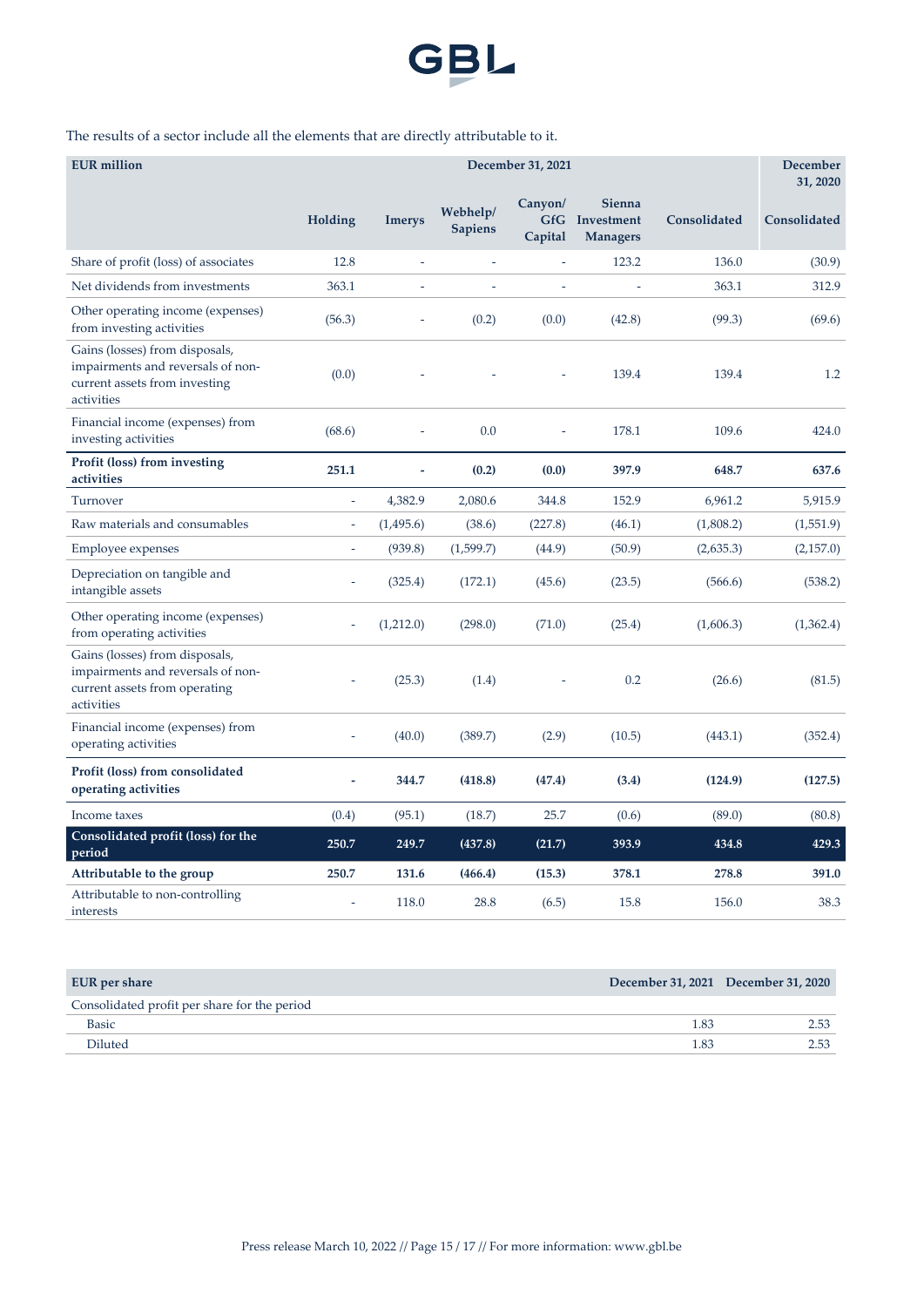

# **4. Dividend and treasury share cancellation proposals**

The Board of Directors will propose to the Ordinary General Assembly of April 26, 2022 to approve the profit allocation related to the 2021 financial year in the form of a gross dividend of EUR 2.75 per GBL share[1](#page-15-0), up + 10.0% from the EUR 2.50 dividend related to the 2020 financial year. On this basis, it would offer a yield of 2.8% based on GBL's share price at the end of 2021. Coupon 24 will be detached on May 3, 2022 and paid as from May 5, 2022.

An Extraordinary Shareholders' Meeting on April 26, 2022 will also be asked to vote on the cancellation of 3.4 million treasury shares.

# **5. Subsequent events**

**Measures to enhance shareholder returns: treasury share buybacks** 

Between January 1 and March 8, 2022, GBL acquired 1,562,564 GBL shares, representing 1.0% of the capital issued and valued at EUR 131 million as of March 8, 2022. The fourth envelope was 63.9% executed as of March 8, 2022.

# **6. Outlook for the 2022 financial year**

The 2022 financial year is now marked by the war in Ukraine and the sanctions being deployed against Russia. These geopolitical events and the ensuing strong financial tensions have limited direct repercussions for most of the companies in GBL's portfolio but will have indirect effects on their activities. A dedicated monitoring is in place. This environment could also enable us to seize new opportunities given our level of available liquidity.

Our commitment to shareholders remains to generate an attractive total shareholder return, outperforming our reference index over the long term, through a combination of (i) the appreciation of our net asset value, (ii) a sustainable dividend and (iii) treasury share buybacks.

GBL's dividend policy consists of an ordinary dividend pay-out ratio between 75% and 100% of cash earnings, with the possibility of considering exceptional dividends in the future when and if deemed appropriate. On this basis, we will continue to deliver an attractive dividend yield to our shareholders while ensuring additional financial means to support (i) the acceleration of net asset value growth initiated in recent years, (ii) our portfolio companies when needed and (iii) the execution of our treasury share buyback program.

<span id="page-15-0"></span><sup>1</sup> Number of GBL shares issued and outstanding, net of treasury shares held by Groupe Bruxelles Lambert SA